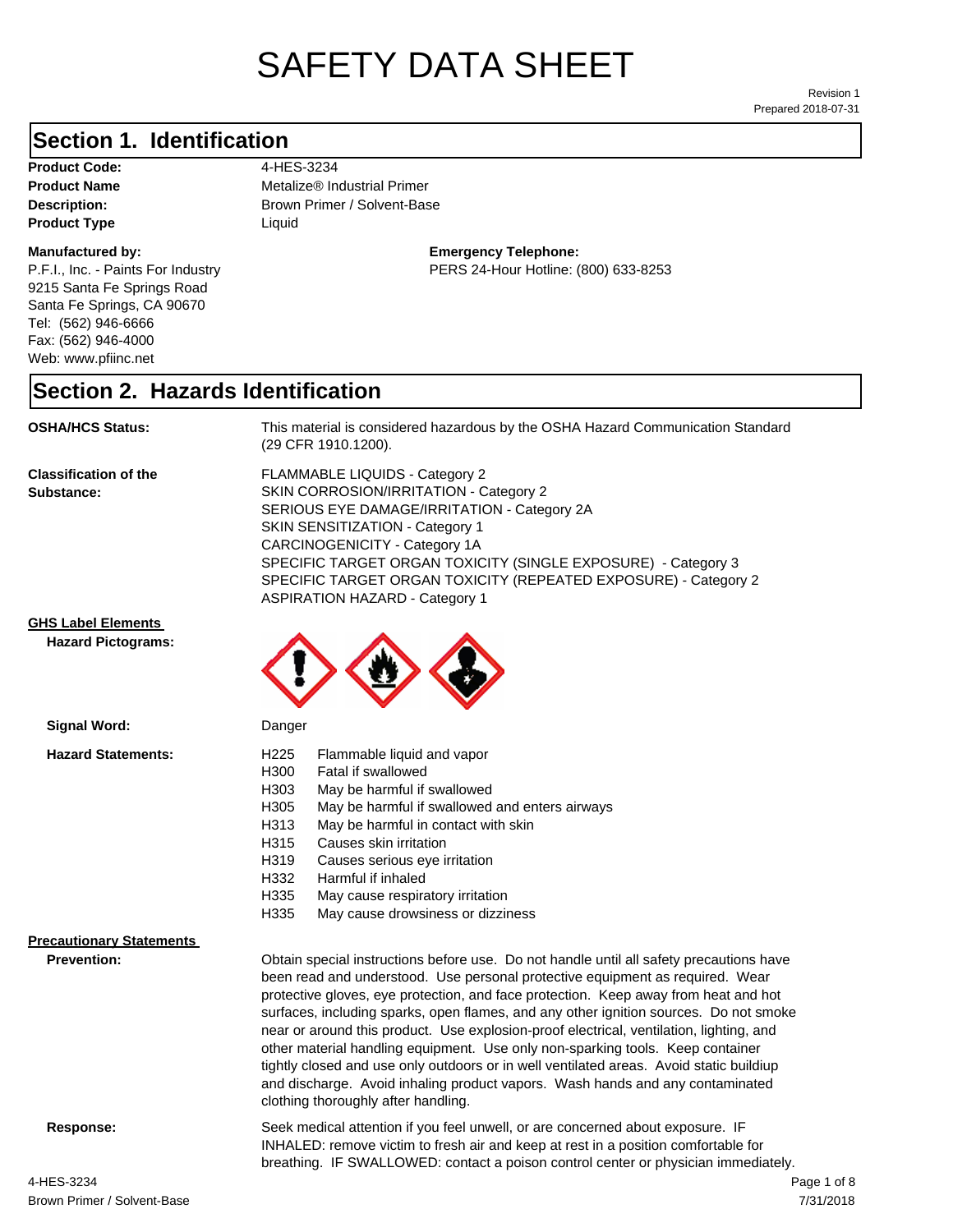|                                             | Do not induce vomiting. IN CASE OF SKIN OR HAIR CONTACT: remove all<br>contaminated clothing, and wash skin with soap and water. If irritation or rash occurs,<br>get medical attention. IF IN EYES: rinse with copious amounts of water for several<br>minutes. Remove contact lenses, if present and easy to do so. If eye irritation persists,<br>seek medical attention.                                                                                                                                                                                                                                                                                                                                                                                                                                                                                                                                                                                                                                             |
|---------------------------------------------|--------------------------------------------------------------------------------------------------------------------------------------------------------------------------------------------------------------------------------------------------------------------------------------------------------------------------------------------------------------------------------------------------------------------------------------------------------------------------------------------------------------------------------------------------------------------------------------------------------------------------------------------------------------------------------------------------------------------------------------------------------------------------------------------------------------------------------------------------------------------------------------------------------------------------------------------------------------------------------------------------------------------------|
| <b>Storage &amp; Disposal:</b>              | Store in a locked and secure environment. Store in a cool, well ventilated area away<br>from direct sunlight and heat. Dispose of contents and container in accordance with all<br>local, regional, state, and federal regulations.                                                                                                                                                                                                                                                                                                                                                                                                                                                                                                                                                                                                                                                                                                                                                                                      |
| <b>Supplemental Label</b><br>Elements:      | Ensure adequate ventilation at all times when using this product and when sanding the<br>dried film. Wear an appropriate, NIOSH approved particulate respirator. Follow all<br>respirator manufacturer's directions for proper use. Abrading or sanding this product's<br>dried film may release crystalline silica which has been shown to cause lung damage<br>and may cause cancer following long term exposure. Rags, sandpaper, steel wool,<br>and other abrading materials or waste containing this product may spontaneously<br>combust when improperly disposed of. Product contains solvents which can cause<br>permanent brain and nervous system damage. Intentional misuse by concentrating<br>and inhaling the contents of this product can be harmful or fatal. Do not transfer<br>contents to another container.<br>PROPOSITION 65 WARNING: this product contains chemicals known to the State of<br>California to cause cancer and birth defects or other reproductive harm.<br>FOR INDUSTRIAL USE ONLY. |
| <b>Hazards not otherwise</b><br>classified: | None known.                                                                                                                                                                                                                                                                                                                                                                                                                                                                                                                                                                                                                                                                                                                                                                                                                                                                                                                                                                                                              |

# **Section 3. Composition/Information on Ingredients**

| Chemical Name / CAS No                                                             |
|------------------------------------------------------------------------------------|
| Calcium Carbonate<br>1317-65-3<br>20 to 30%                                        |
| Talc<br>14807-96-6<br>20 to 30%                                                    |
| Acetone<br>67-64-1<br>5 to 10%<br>Vapor Pressure: 30.796 kPA                       |
| <b>Regular Mineral Spirits</b><br>64741-41-9<br>5 to 10%<br>Vapor Pressure: 2 mmHg |
| <b>Mineral Spirits</b><br>8052-41-3<br>1 to 5%<br>Vapor Pressure: 2 mmHg           |
| Naphtha<br>64742-89-8<br>1 to 5%<br>Vapor Pressure: 12 mmHg                        |
| Xylene<br>1330-20-7<br>1 to 5%<br>Vapor Pressure: 1.06 kPa                         |

#### **Section 4. First Aid Measures**

#### **Description of First Aid Measures**

**Eye Contact:** Immediately flush eyes with copious amounts of water. Remove any contact lenses. Rinse for at least 10 minutes. Get medical attention.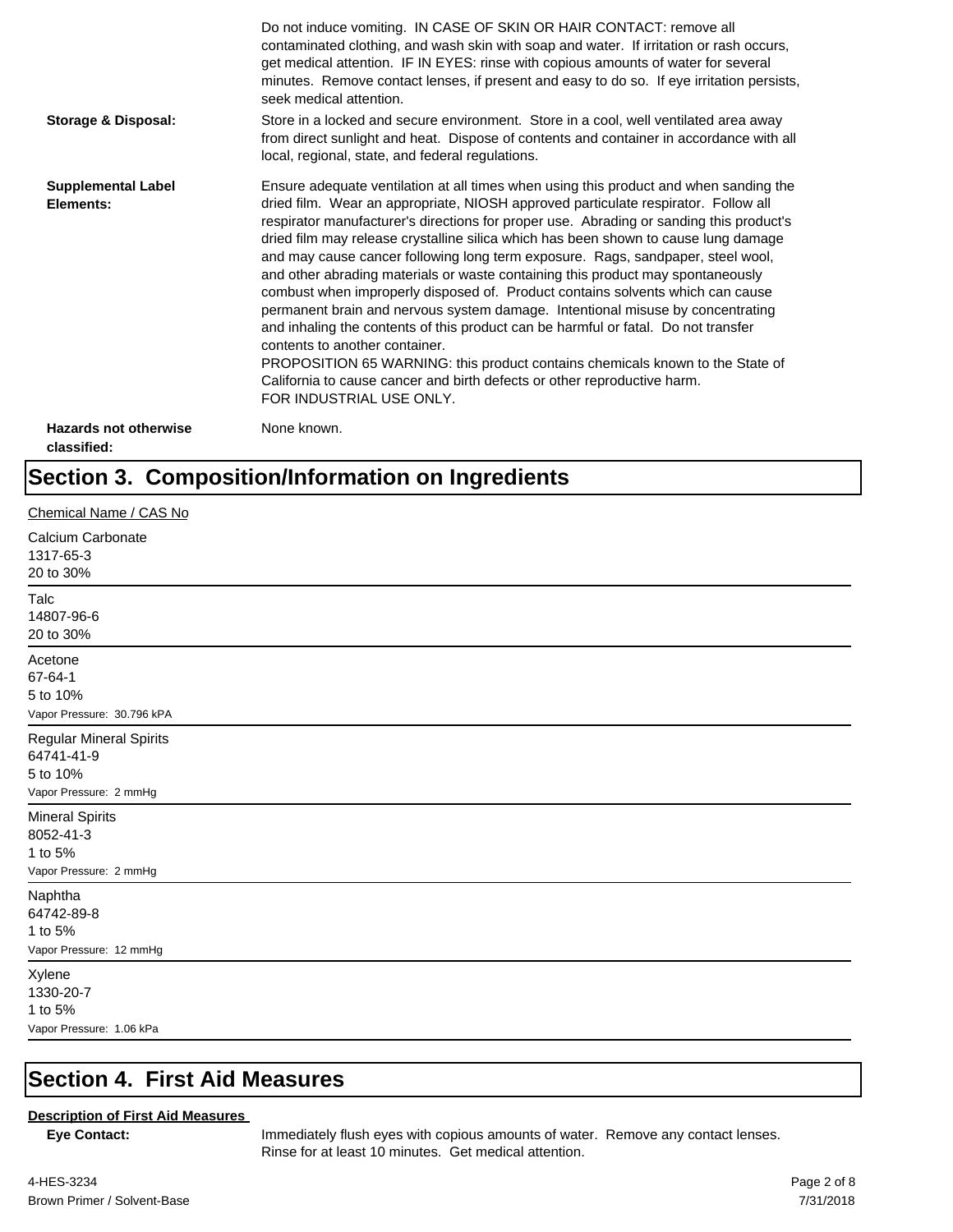| Inhalation:                                         | Remove victim to fresh air and maintain in a rest position comfortable for breathing. If<br>fumes are still present, all rescuers should wear appropriate respirators. If victim<br>exhibits irregular breathing, trained personnel should provide artificial respiration or<br>oxygen. Mouth-to-mouth resuscitation may be dangerous. If necessary, contact a<br>poison control center or physician immediately. If victim is unconscious, place in a<br>recovery position and seek medical help immediately. Maintain an open airway for the<br>victim.                                                                                                                                                                                                                                                                             |
|-----------------------------------------------------|---------------------------------------------------------------------------------------------------------------------------------------------------------------------------------------------------------------------------------------------------------------------------------------------------------------------------------------------------------------------------------------------------------------------------------------------------------------------------------------------------------------------------------------------------------------------------------------------------------------------------------------------------------------------------------------------------------------------------------------------------------------------------------------------------------------------------------------|
| <b>Skin Contact:</b>                                | Wash affected areas with soap and water. Remove contaminated clothing and shoes.<br>Continue to rinse the affected area for at least ten minutes. Get medical attention if<br>discomfort continues. Avoid further exposure in the event of any symptoms or<br>complaints.                                                                                                                                                                                                                                                                                                                                                                                                                                                                                                                                                             |
| Ingestion:                                          | If product is ingested, contact a poison control center or a physician immediately. Do<br>not induce vomitting. Rinse mouth with water and remove dentures, if any. Remove<br>victim to fresh air and keep at rest in a comfortable position to facilitate breathing. If<br>the victim is conscious and the product has been swallowed, provide small quantities of<br>water to drink. Cease if the victim feels sick, as vomitting may be dangerous.<br>Aspiration hazard if swallowed. This product can enter the lungs and cause damage.<br>If vomitting occurs, the head should be kept low so that vomit does not enter the lungs.<br>Never administer anything by mouth to an unconscious person. If unconscious, place<br>in a recovery position while medical attention is sought. Maintain an open airway for<br>the victim. |
| <b>Potential Acute Health Effects</b>               |                                                                                                                                                                                                                                                                                                                                                                                                                                                                                                                                                                                                                                                                                                                                                                                                                                       |
| <b>Eye Contact:</b>                                 | Causes serious eye irritation.                                                                                                                                                                                                                                                                                                                                                                                                                                                                                                                                                                                                                                                                                                                                                                                                        |
| Inhalation:                                         | Can cause central nervous system depression. May cause drowsiness and dizziness<br>as well as respiratory irritation.                                                                                                                                                                                                                                                                                                                                                                                                                                                                                                                                                                                                                                                                                                                 |
| <b>Skin Contact:</b>                                | Causes skin irritation. May cause an allergic skin reaction.                                                                                                                                                                                                                                                                                                                                                                                                                                                                                                                                                                                                                                                                                                                                                                          |
| Ingestion:                                          | Can cause central nervous system depression. May be fatal if swallowed and allowed<br>to enter airways. Irritating to mouth, throat and stomach.                                                                                                                                                                                                                                                                                                                                                                                                                                                                                                                                                                                                                                                                                      |
| Over-Exposure Signs & Symptoms                      |                                                                                                                                                                                                                                                                                                                                                                                                                                                                                                                                                                                                                                                                                                                                                                                                                                       |
| <b>Eye Contact:</b>                                 | Adverse symptoms may include: pain or irritation, watering, redness.                                                                                                                                                                                                                                                                                                                                                                                                                                                                                                                                                                                                                                                                                                                                                                  |
| Inhalation:                                         | Adverse symptoms may include: respiratory tract irritation, coughing, nausea or<br>vomiting, headache, drowsiness or fatigue, dizziness or vertigo, unconsciousness.                                                                                                                                                                                                                                                                                                                                                                                                                                                                                                                                                                                                                                                                  |
| <b>Skin Contact:</b>                                | Adverse symptoms may include: irritation, redness.                                                                                                                                                                                                                                                                                                                                                                                                                                                                                                                                                                                                                                                                                                                                                                                    |
| Ingestion:                                          | Adverse symptoms may include: nausea, vomiting.                                                                                                                                                                                                                                                                                                                                                                                                                                                                                                                                                                                                                                                                                                                                                                                       |
|                                                     | Indication of immediate medical attention and special treatment needed                                                                                                                                                                                                                                                                                                                                                                                                                                                                                                                                                                                                                                                                                                                                                                |
| <b>Notes to Physician:</b>                          | Treat symptomatically. Contact poison treatment specialists if large quantities have<br>been ingested or inhaled.                                                                                                                                                                                                                                                                                                                                                                                                                                                                                                                                                                                                                                                                                                                     |
| <b>Specific Treatments:</b>                         | None specified.                                                                                                                                                                                                                                                                                                                                                                                                                                                                                                                                                                                                                                                                                                                                                                                                                       |
| <b>Protection of First Aid</b><br><b>Providers:</b> | No action should be taken involving any personal risk or without proper training. If<br>fumes are still present, rescuers should wear appropriate respirators or a self<br>contained breathing apparatus. Mouth-to-mouth resuscitation may be dangerous for<br>the first aid provider. Wash all contaminated clothing with soap and water before<br>removal.                                                                                                                                                                                                                                                                                                                                                                                                                                                                          |

## **Section 5. Fire Fighting Measures**

| <b>Extinguishing Media</b>  |                                                                                                                                                                                                                                                                                                                                                                                                                   |
|-----------------------------|-------------------------------------------------------------------------------------------------------------------------------------------------------------------------------------------------------------------------------------------------------------------------------------------------------------------------------------------------------------------------------------------------------------------|
| Suitable Media:             | Dry chemical, CO2, water spray (fog), foam, dry sand.                                                                                                                                                                                                                                                                                                                                                             |
| Unsuitable Media:           | Do not use water jet.                                                                                                                                                                                                                                                                                                                                                                                             |
| <b>Specific Hazards:</b>    | The material contains flammable liquid and vapor. Closed containers may explode<br>when exposed to extreme heat as a result of buildup of steam. Vapors may form<br>explosive mixtures with air. Vapors can travel to a source of ignition and flash back.<br>Keep containers tightly closed and isolate from heat, electrical equipment, sparks, and<br>open flames. No unusual fire or explosion hazards noted. |
| <b>Special Firefighting</b> | Water may be used to cool closed containers to prevent pressure buildup and possible                                                                                                                                                                                                                                                                                                                              |
| 4-HES-3234                  | Page 3 of 8                                                                                                                                                                                                                                                                                                                                                                                                       |
|                             |                                                                                                                                                                                                                                                                                                                                                                                                                   |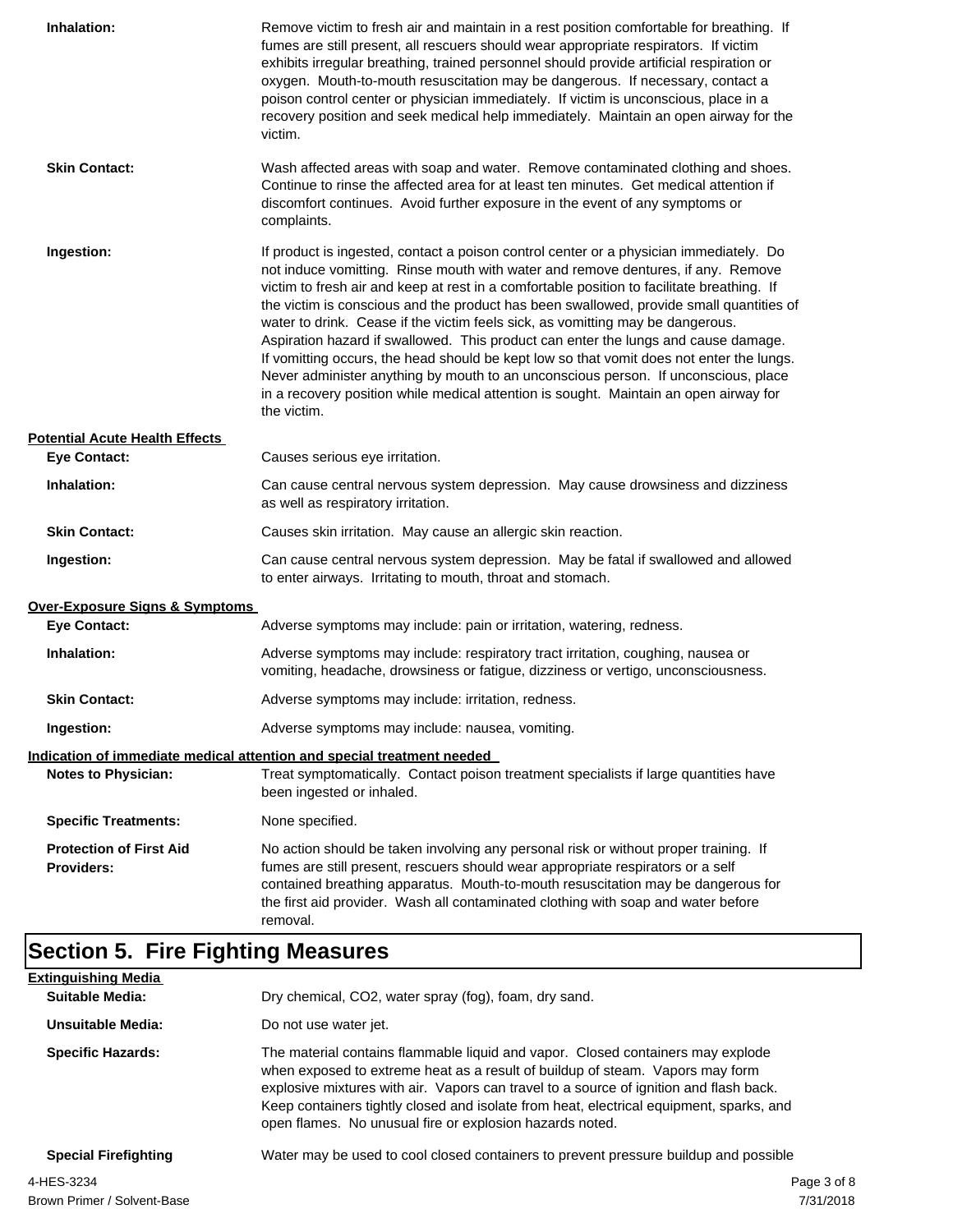**Procedures:** autoignition or explosion. Evacuate area and fight fire from safe distance. Containers may explode when heated. Firefighters should wear appropriate protective equipment and self-contained breathing apparatus with a full face-piece operated in positive pressure mode.

#### **Section 6. Accidental Release Measures**

| <b>Environmental Precautions:</b>                               | Avoid dispersal of spilled material and runoff from contacting soil, waterways, drains,<br>and sewers. Inform the relevant authorities if the product has caused environmental<br>pollution.                                                                                                                                                                                                                                                                                                                                                                                        |
|-----------------------------------------------------------------|-------------------------------------------------------------------------------------------------------------------------------------------------------------------------------------------------------------------------------------------------------------------------------------------------------------------------------------------------------------------------------------------------------------------------------------------------------------------------------------------------------------------------------------------------------------------------------------|
| <b>Steps to be Taken if Material</b><br>is Released or Spilled: | Contain spilled liquid with sand or earth. Do not use combustible materials such as<br>sawdust. Eliminate all ignition sources and use explosion-proof equipment. Place<br>material in a container and dispose of according to local, regional, state, and federal<br>regulations. Ventilate area and remove product with inert absorbent and non-sparking<br>tools. Do not incinerate closed containers.                                                                                                                                                                           |
| <b>Small Spills:</b>                                            | Stop leak if doing so can be done without risk. Remove containers from spill area.<br>Use non-sparking tools. Dilute with water and mop up if water-soluble. If not<br>water-soluble, absorb with inert dry material and place in appropriate waste container.<br>Dispose of via a licensed waste disposal contractor.                                                                                                                                                                                                                                                              |
| Large Spills:                                                   | Stop leak if doing so can be done without risk. Remove containers from spill area.<br>Use non-sparking tools. Approach the release from upwind. Prevent entry into<br>sewers, waterways, basements, or confined areas. Wash spillages into an effluent<br>treatment plant or proceed as follows: contain and collect spillage with inert absorbent<br>materials and place in a container for disposal according to local regulations. Dispose<br>of via a licensed waste disposal contractor. See Section 1 for emergency contact<br>information and Section 13 for waste disposal. |

### **Section 7. Handling and Storage**

**Handling:** Wash thoroughly after handling. Eating, drinking, and smoking should be prohibited in areas where this material is handled, stored, and processed. Wash hands and face before eating or drinking. Remove contaminated clothing and launder before reuse. Use only with adequate ventilation. Follow all SDS and label precautions even after container is emptied, as it may retain product residues. Avoid breathing fumes, vapors, or mist. Avoid contact with eyes, skin, and clothing.

Storage: Store in a dry, cool, well ventilated place. Keep container tightly closed while not in use. Isolate from heat, electrical equipment, sparks, and open flame. Do not store above 120 degrees Fahrenheit. Store large quantities in buildings designed and protected for storage of NFPA Class II combustible liquids. Protect from heat, moisture, and foreign materials.

#### **Section 8. Exposure Controls/Personal Protection**

| Chemical Name / CAS No<br>Calcium Carbonate<br>1317-65-3<br>20 to 30%              | <b>OSHA Exposure Limits</b><br>$15 \text{ mg/m}$ | <b>ACGIH Exposure Limits</b><br>10 mg/m $3$ | <b>Other Exposure Limits</b> |
|------------------------------------------------------------------------------------|--------------------------------------------------|---------------------------------------------|------------------------------|
| Talc<br>14807-96-6<br>20 to 30%                                                    | 20 mppcf                                         | $2$ mg/m $3$                                |                              |
| Acetone<br>67-64-1<br>5 to 10%<br>Vapor Pressure: 30.796 kPA                       | 1,000 ppm                                        | 500 ppm                                     |                              |
| <b>Regular Mineral Spirits</b><br>64741-41-9<br>5 to 10%<br>Vapor Pressure: 2 mmHg | 100 ppm                                          | $100$ ppm                                   |                              |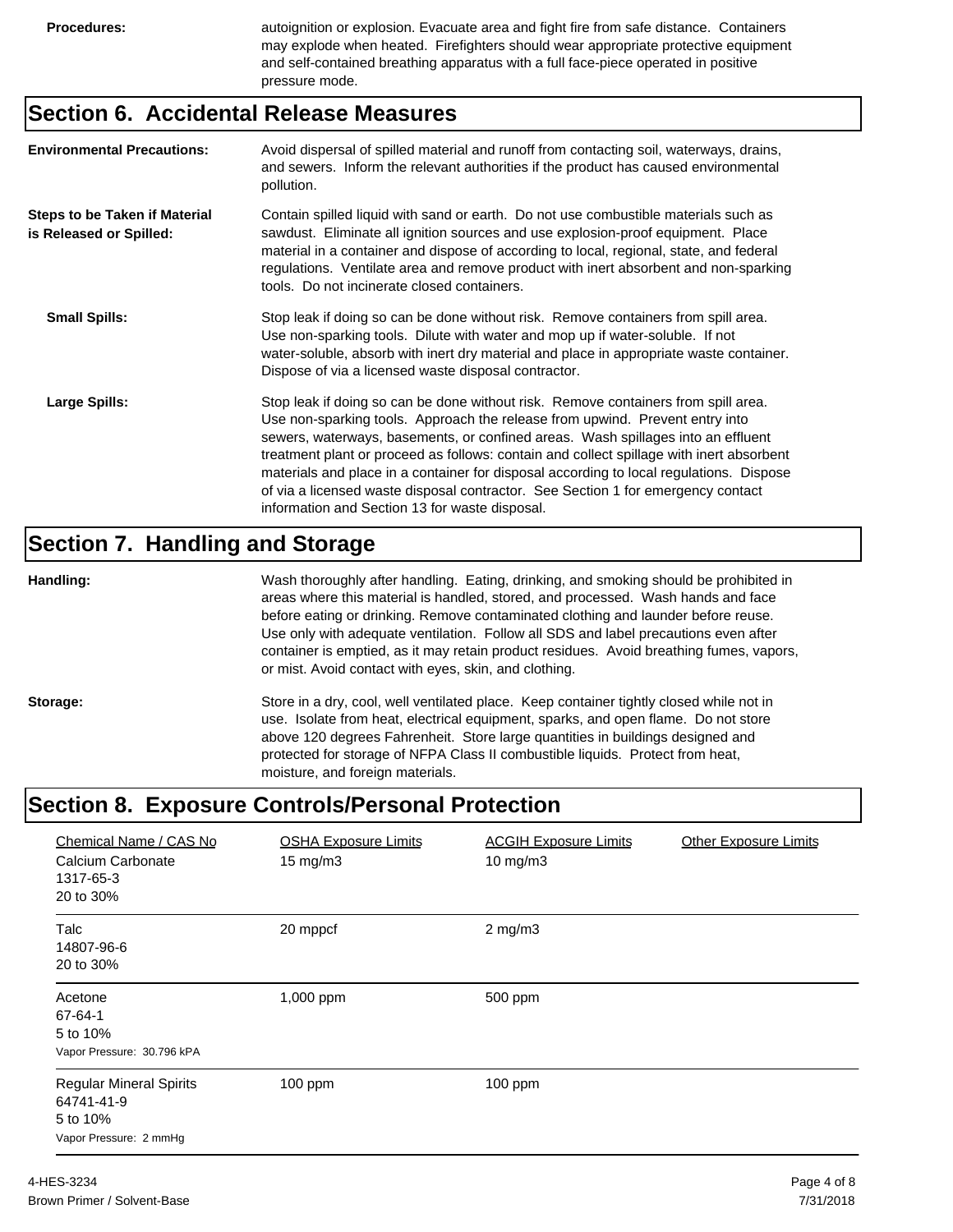| <b>Mineral Spirits</b><br>8052-41-3<br>1 to 5%<br>Vapor Pressure: 2 mmHg | 100 ppm                                                                                                                                                                                                                                                                                                                                                                                                                                                                                                                                                                                                                                                                                                                                                                                                               | 100 ppm                                                                                                                                                                                                                                                                                                                                          |
|--------------------------------------------------------------------------|-----------------------------------------------------------------------------------------------------------------------------------------------------------------------------------------------------------------------------------------------------------------------------------------------------------------------------------------------------------------------------------------------------------------------------------------------------------------------------------------------------------------------------------------------------------------------------------------------------------------------------------------------------------------------------------------------------------------------------------------------------------------------------------------------------------------------|--------------------------------------------------------------------------------------------------------------------------------------------------------------------------------------------------------------------------------------------------------------------------------------------------------------------------------------------------|
| Naphtha<br>64742-89-8<br>1 to 5%<br>Vapor Pressure: 12 mmHg              | 500 ppm                                                                                                                                                                                                                                                                                                                                                                                                                                                                                                                                                                                                                                                                                                                                                                                                               | 300 ppm                                                                                                                                                                                                                                                                                                                                          |
| Xylene<br>1330-20-7<br>1 to 5%<br>Vapor Pressure: 1.06 kPa               | 100 ppm                                                                                                                                                                                                                                                                                                                                                                                                                                                                                                                                                                                                                                                                                                                                                                                                               | 100 ppm                                                                                                                                                                                                                                                                                                                                          |
| <b>Engineering Controls:</b>                                             |                                                                                                                                                                                                                                                                                                                                                                                                                                                                                                                                                                                                                                                                                                                                                                                                                       | Use process enclosures, local exhaust ventilation, or other engineering controls to<br>keep worker exposure to airborne contaminants below any recommended or statutory<br>limits. The engineering controls also need to keep gas, vapor, or dust concentrations<br>below any lower explosive limits. Use explosion-proof ventilation equipment. |
| <b>Environmental Controls:</b>                                           | Emissions from ventilation or work process equipment should be checked to ensure<br>they comply with the requirements of environmental protection legislation. In some<br>cases, fume scrubbers, filters, and other engineering modifications to the process<br>equipment may be required to reduce emissions to acceptable levels.                                                                                                                                                                                                                                                                                                                                                                                                                                                                                   |                                                                                                                                                                                                                                                                                                                                                  |
| <b>Respiratory Protection:</b>                                           | Use a properly fitted, air-purifying or air-fed respirator complying with an approved<br>standard if a risk assessment indicates this is necessary. Respiratory protection<br>programs that meet OSHA 1910.134 and ANSI Z88.2 requirements must be followed<br>when workplace conditions warrant a respirator's use. A NIOSH/MSHA approved<br>respirator with an organic vapor cartridge may be permissible under circumstances<br>where airborne concentrations are expected to exceed exposure limits. Protection<br>provided by air purifying respirators is limited. Use a positive pressure, air supplied<br>respirator if there is any potential for an uncontrolled release, exposure levels are not<br>known, or in any circumstances where air purifying respirators may not provide<br>adequate protection. |                                                                                                                                                                                                                                                                                                                                                  |
| <b>Skin Protection:</b>                                                  | Use impervious, chemical resistant gloves to prevent prolonged skin contact and<br>absorption of material through the skin. Nitrile or neoprene gloves may afford<br>adequate protection. Personal protective equipment for the body should be selected<br>based on the task being performed and the risks involved, and should be approved by<br>a specialist before handling this product. Where there is a risk of ignition from static<br>electricity, wear anti-static protective clothing. For best protection, the clothing should<br>include anti-static boots, gloves, and overalls. Appropriate footwear should always be<br>used.                                                                                                                                                                          |                                                                                                                                                                                                                                                                                                                                                  |
| <b>Eye Protection:</b>                                                   | times to protect against splashes of liquids.                                                                                                                                                                                                                                                                                                                                                                                                                                                                                                                                                                                                                                                                                                                                                                         | Safety eyewear, such as splash goggles or a full face shield, should be worn at all                                                                                                                                                                                                                                                              |
| <b>Hygienic Measures:</b>                                                |                                                                                                                                                                                                                                                                                                                                                                                                                                                                                                                                                                                                                                                                                                                                                                                                                       | Wash thoroughly with soap and water before eating, drinking, or smoking. Remove<br>contaminated clothing immediately and launder before reuse.                                                                                                                                                                                                   |
| <b>Section 9. Physical and Chemical Properties</b>                       |                                                                                                                                                                                                                                                                                                                                                                                                                                                                                                                                                                                                                                                                                                                                                                                                                       |                                                                                                                                                                                                                                                                                                                                                  |

| <b>Physical State:</b>  | Liquid            |
|-------------------------|-------------------|
| Odor:                   | Solvent odor      |
|                         |                   |
| Vapor Density           | Heavier than air  |
| Vapor Density           | 3.64              |
| Vapor Pressure          | 13 kPA            |
| <b>Evaporation Rate</b> | Slower than ether |
| Boiling Range           | 56 to 157 C       |
| Specific Gravity (SG)   | 1.347             |
| Material VOC (Lb / Gal) | 1.96              |
| Material VOC $(g / L)$  | 234.65            |
| Coating VOC (Lb/Gal)    | 2.29              |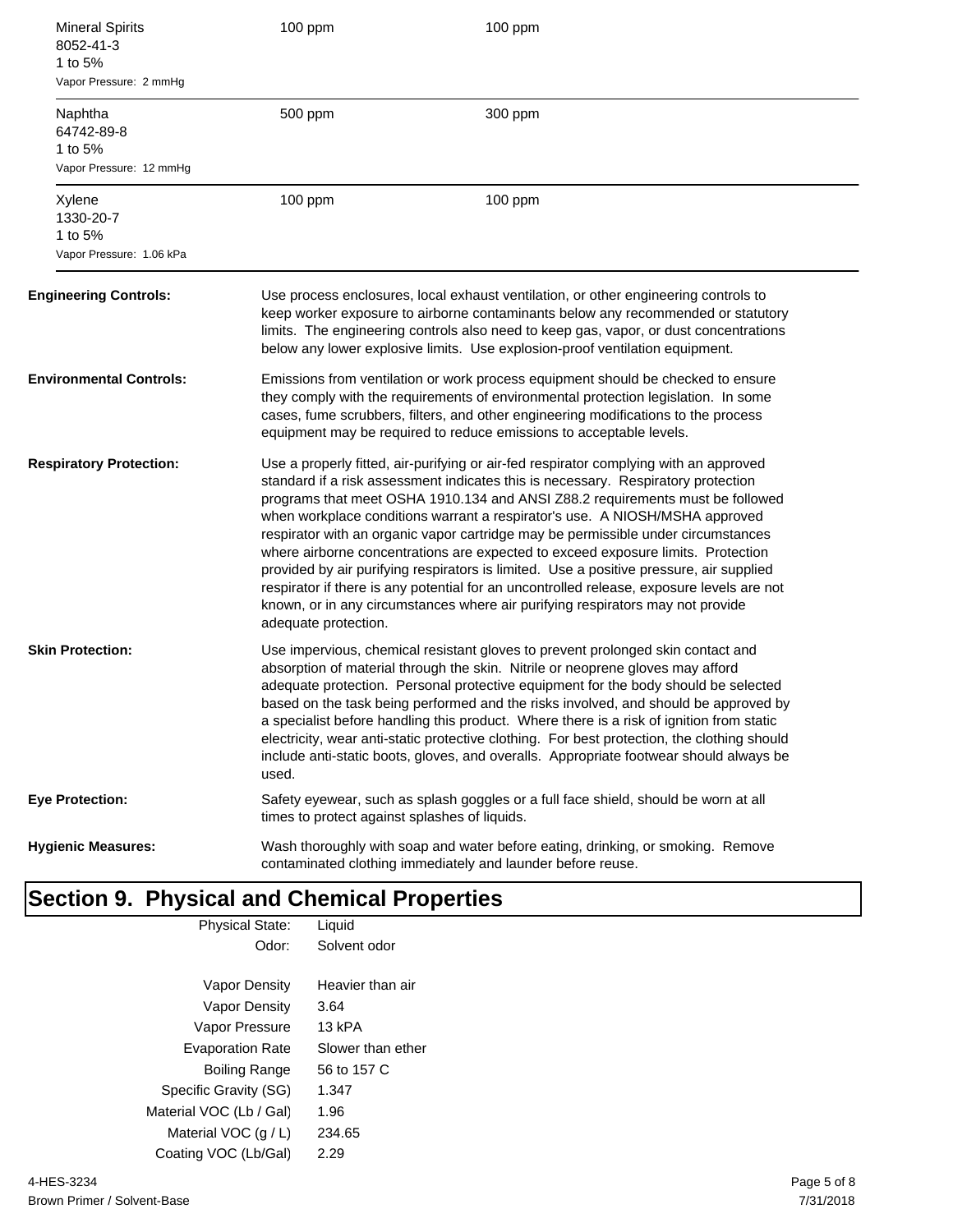| Coating VOC (g/L)                                        | 274.33                       |
|----------------------------------------------------------|------------------------------|
| Flash Point: 32 C (90 F)                                 |                              |
|                                                          | Autoignition: Will not occur |
|                                                          | $LEL: 1.0\%$                 |
|                                                          | UEL: 12.8%                   |
| Partition Coefficient. Not available<br>n-octanol/water: |                              |
| Auto-ignition temperature   Not available                |                              |
|                                                          |                              |

# **Section 10. Stability and Reactivity**

| <b>Conditions to Avoid:</b>      | Avoid temperatures above 120 degrees Fahrenheit. Avoid all possible sources of<br>ignition. Do not pressurize, cut, weld, braze, drill, or expose containers to heat. Do not<br>allow vapor to accumulate in low or confined areas. Avoid contact with strong acid and<br>strong bases. |
|----------------------------------|-----------------------------------------------------------------------------------------------------------------------------------------------------------------------------------------------------------------------------------------------------------------------------------------|
| Incompatibility:                 | Incompatible with strong oxidizing agents.                                                                                                                                                                                                                                              |
| <b>Hazardous Decomposition:</b>  | By open flame, carbon monoxide and carbon dioxide. When heated to decomposition,<br>product emits acrid smoke and irritating fumes. Contains solvents which may form<br>carbon monoxide, carbon dioxide, and formaldehyde.                                                              |
| <b>Hazardous Polymerization:</b> | Will not occur under normal conditions.                                                                                                                                                                                                                                                 |
| Stability:                       | The product is stable.                                                                                                                                                                                                                                                                  |

# **Section 11. Toxicological Information**

| <b>Eve Contact:</b>     | Causes serious eye irritation.                                                                                                                                                                                                                                                                                                                                                                                                                                                                                                                                                                                                                                                                                                                                                                                                                                                                                                                                                                                                                                                                                                                                                                                                                                                                                                                                                                                       |
|-------------------------|----------------------------------------------------------------------------------------------------------------------------------------------------------------------------------------------------------------------------------------------------------------------------------------------------------------------------------------------------------------------------------------------------------------------------------------------------------------------------------------------------------------------------------------------------------------------------------------------------------------------------------------------------------------------------------------------------------------------------------------------------------------------------------------------------------------------------------------------------------------------------------------------------------------------------------------------------------------------------------------------------------------------------------------------------------------------------------------------------------------------------------------------------------------------------------------------------------------------------------------------------------------------------------------------------------------------------------------------------------------------------------------------------------------------|
| <b>Skin Contact:</b>    | Prolonged or repeated skin contact may cause irritation. Allergic reactions are<br>possible.                                                                                                                                                                                                                                                                                                                                                                                                                                                                                                                                                                                                                                                                                                                                                                                                                                                                                                                                                                                                                                                                                                                                                                                                                                                                                                                         |
| Inhalation:             | Harmful if inhaled. High gas, vapor, mist, or dust concentrations may be harmful if<br>inhaled. Avoid breathing fumes, spray, vapors, or mist. May cause headaches and<br>dizziness. High vapor concentrations are irritating to the eyes, nose, throat, and lungs.<br>Prolonged or excessive inhalation may cause respiratory tract irritation.                                                                                                                                                                                                                                                                                                                                                                                                                                                                                                                                                                                                                                                                                                                                                                                                                                                                                                                                                                                                                                                                     |
| Ingestion:              | Harmful or fatal if swallowed. Aspiration hazard if swallowed; can enter lungs and<br>cause damage.                                                                                                                                                                                                                                                                                                                                                                                                                                                                                                                                                                                                                                                                                                                                                                                                                                                                                                                                                                                                                                                                                                                                                                                                                                                                                                                  |
| <b>Chronic Hazards:</b> | High concentrations may lead to central nervous system effects (drowsiness,<br>dizziness, nausea, headaches, paralysis, burred vision) and damage. Reports have<br>associated repeated and prolonged occupational overexposure to solvents with<br>permanent brain and nervous system damage. Contains carbon black pigment.<br>Chronic inflammation, lung fibrosis, and lung tumors have been observed in<br>experimental tests involving rats exposed to excessive concentrations of carbon black<br>and several insoluble dust particles for long periods of time. Tumors have not been<br>observed in other species under similar circumstances. Epidemiological studies of<br>North American workers show no evidence of clinically significant negative health<br>effects from occupational exposure to carbon black. Carbon black is listed as a Group<br>2B - Possibly Carcinogenic to Humans, by IARC and is proposed to be listed as A4 -<br>Not Classified as a Human Carcinogen by the American Conference of Governmental<br>Industrial Hygienists. Significant exposure is unlikely during typical application of this<br>product by roller or brush. Risk of overexposure depends on the duration and level of<br>exposure to dust from such processes as repeated sanding of dried surfaces, or<br>inhalation of spray mist, and the actual concentration of carbon black in the product<br>formula. |
|                         | Product contains titanium dioxide, which is listed as a Group 2B - Possibly<br>Carcinogenic to Humans by IARC. No significant exposure to titanium dioxide is<br>anticipated while using this product, in which titanium dioxide is bound to other<br>materials including resin and other pigments, during brush or rolling application.<br>Overexposure risks depend on duration and level of exposure to dust, such as from                                                                                                                                                                                                                                                                                                                                                                                                                                                                                                                                                                                                                                                                                                                                                                                                                                                                                                                                                                                        |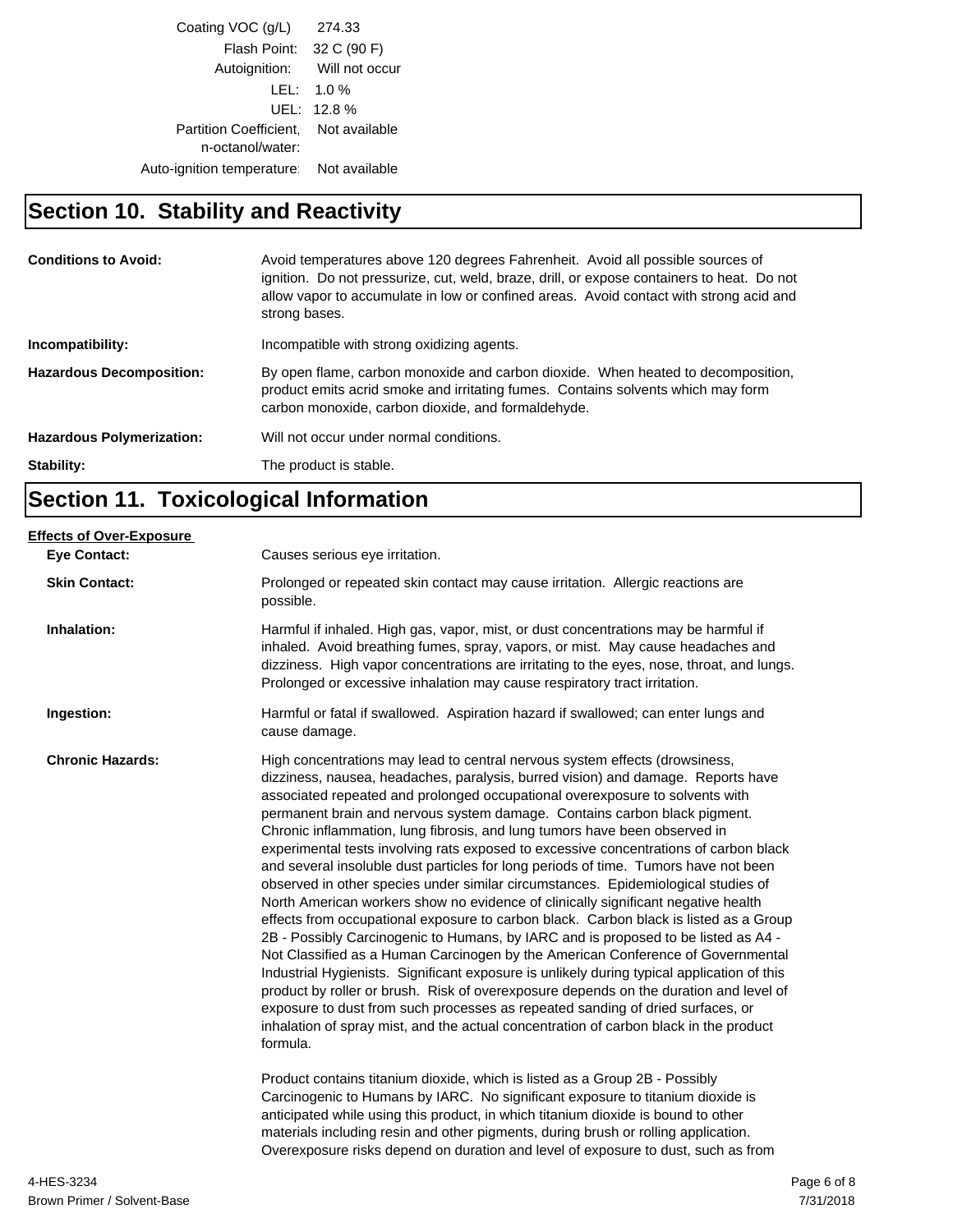| <b>Primary Routes of Entry:</b> | repeated sanding of this product's dried film, or inhalation of spray mist, and the actual<br>concentration of titanium dioxide in the product formula. For additional information,<br>refer to IARC Monograph, Volume 93, 2010.<br>Eye contact, ingestion, inhalation, absorption through the skin, skin contact. |
|---------------------------------|--------------------------------------------------------------------------------------------------------------------------------------------------------------------------------------------------------------------------------------------------------------------------------------------------------------------|
| <b>Acute Toxicity Values:</b>   | Acute effects of this product have not been tested. Available data on individual<br>components, if any, will be listed below.                                                                                                                                                                                      |

#### **Section 12. Ecological Information**

**Ecological Information:** Product is a mixture of listed components.

#### **Section 13. Disposal Information**

**Disposal Considerations:** The generation of waste should be avoided or minimized wherever possible. Disposal of this product, solutions, and any by-products should at all times comply with relevant environmental protection regulations and waste disposal regulations, in addition to any local or regional restrictions which may be in effect. Surplus and non-recyclable products should be disposed of via a licensed waste disposal contractor. Waste should not be disposed of untreated to the sewer unless fully compliant with the requirements of all authorities with jurisdiction. Waste packaging should be recycled whenever possible. Incineration or landfill should only be considered when recycling is not feasible. Take care when handling empty containers as they may retain some residual product. Vapor from residue may create a flammable or explosive atmosphere within the used container. Do not expose empty containers to heat or sparks, and do not weld, cut, or grind used containers unless they have been thoroughly cleaned. Avoid contact of spilled material with soil, waterways, drains, and sewer systems.

#### **Section 14. Transport Information**

|                          | Domestic (US DOT) | <b>International (IMDG)</b> | Air (IATA) | <b>Canada (TDG)</b> |
|--------------------------|-------------------|-----------------------------|------------|---------------------|
| <b>UN Number:</b>        | 1263              | 1263                        | 1263       | 1263                |
| <b>UN Shipping Name:</b> | Paint             | Paint                       | Paint      | Paint               |
| <b>Hazard Class:</b>     | 3                 | 3                           | 3          | 3                   |
| <b>Packing Group:</b>    | Ш                 | Ш                           |            | н.                  |
| <b>Limited Quantity:</b> | Yes               | Yes                         | Yes        | Yes                 |

**Special Considerations:** The presence of a shipping description for a particular mode of transport does not indicate that the product is packaged suitably for that mode of transport. All packaging should be reviewed for suitability prior to shipment, so that compliance with applicable regulations can be ensured. Compliance with all applicable regulations is the sole responsibility of the person offering the product for transport. Persons loading and unloading dangerous goods should be trained in all the risks associated with the substances at hand, and on all actions to be taken in case of an emergency situation.

# **Section 15. Regulatory Information**

#### **U.S. Federal Regulations CERCLA - SARA Hazard**

**Category:**

This product has been reviewed according to the EPA hazard categories promulgated by Sections 311 and 312 of the Superfund Amendment and Reauthorization Act of 1986, known as SARA Title III, and is considered to meet the following categories under applicable conditions:

Fire Hazard, Acute Health Hazard, Chronic Health Hazard